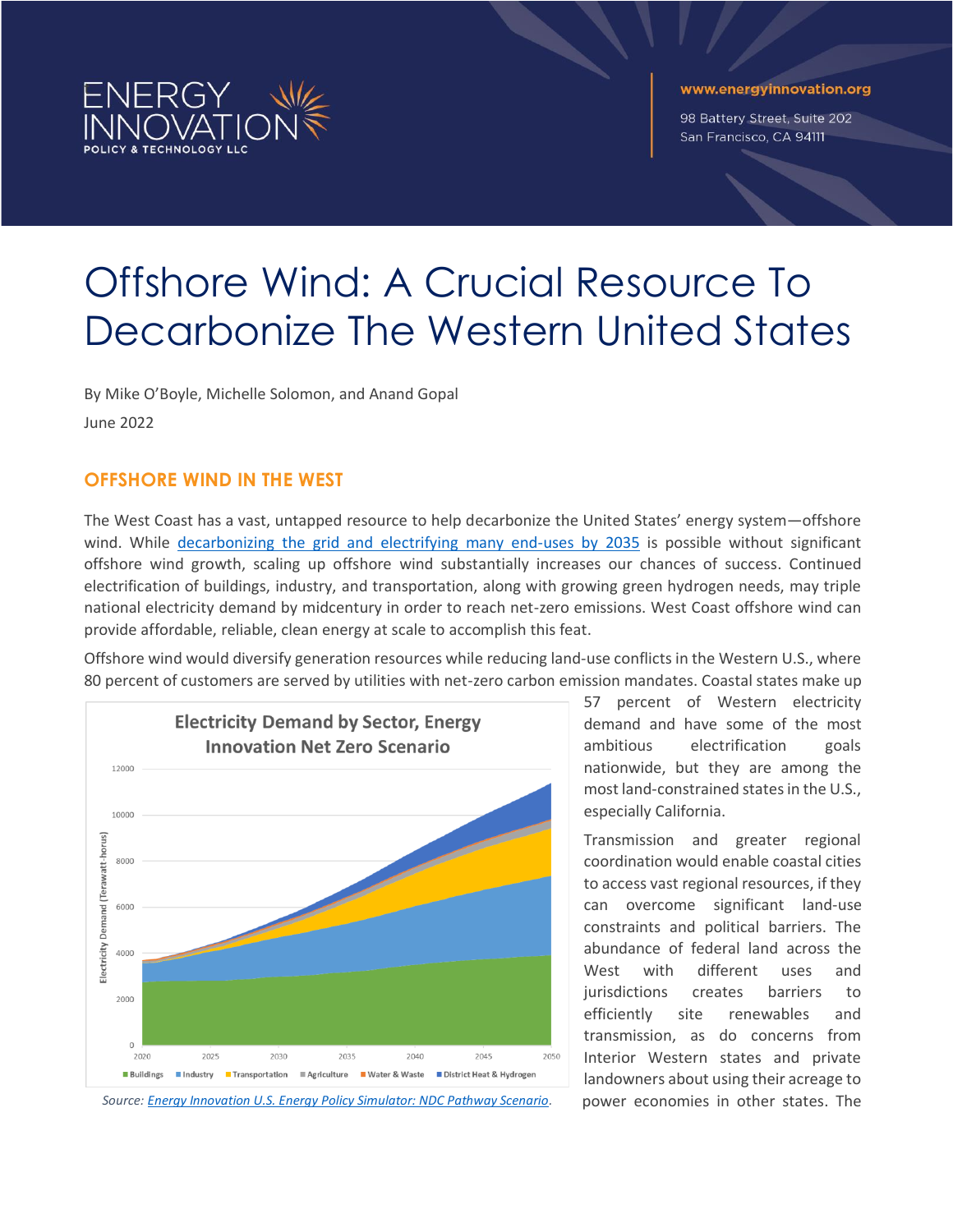development of offshore wind, as with any resource, brings with it potential environmental and conservation concerns in addition to those from the fishing industry. However, the wind resource on the West Coast is vast and has the greatest potential far from shore, creating significant opportunity for siting turbines in regions of least conflict.

Unfortunately, the U.S. lacks ambition on offshore wind, particularly on the West Coast, which has no established offshore wind deployment requirements. East Coast states, in contrast, are targeting more than 30,000 megawatts (MW) of capacity by 2035. President Biden has announced a U.S. target of 30,000 MW by 2030 but has not designated a specific target for West Coast wind. There has been some activity to promote offshore wind on the West Coast, including California's [AB 525](https://leginfo.legislature.ca.gov/faces/billNavClient.xhtml?bill_id=202120220AB525) which directs the state to set planning goals through 2045,<sup>1</sup> and [Oregon's HB 3375](https://www.oregon.gov/energy/energy-oregon/Pages/fosw.aspx) which directs the state to identify benefits and challenges of 3,000 MW of offshore wind by 2030. The U.S. Bureau of Offshore Energy Management (BOEM) has designated call areas off the coast of both California and Oregon and begun environmental assessment, with conditional approval by the California Coastal Commission. BOEM has also announced a [proposed sale notice](https://www.doi.gov/pressreleases/biden-harris-administration-proposes-first-ever-california-offshore-wind-lease-sale) for two wind areas in California, with an estimated 4.5 GW of potential. This is a good start, but the U.S. should more explicitly support development of untapped West Coast wind potential to reach our carbon goals.

### **ECONOMIC BENEFITS OF WEST COAST OFFSHORE WIND**

As in the East Coast, floating offshore wind would create jobs on the West Coast. The [Schwarzenegger Institute](http://schwarzeneggerinstitute.com/images/files/OSW_Report.pdf)  [estimates](http://schwarzeneggerinstitute.com/images/files/OSW_Report.pdf) California would gain a total of 120,000 to 180,000 job-years of employment from developing 10,000 MW of offshore wind by 2040, including 4,000 permanent operations and maintenance jobs. The same report finds that up to 50,000 new jobs could be created, many locally, through 2040 if policy supports local component manufacturing while the national floating market continues to grow apace.

Floating turbines can also stimulate industrial deep-water port revival in coastal communities. The California Energy Commission (CEC) has [approved](https://www.energy.ca.gov/news/2022-03/state-approves-105-million-prepare-port-humboldt-bay-offshore-wind) a \$10.5 million grant for Port of Humboldt Bay renovations to support offshore wind activities. This area is designated for offshore wind development, and the project is expected to revitalize the waterfront industry in Humboldt County and provide living wage jobs to nearby communities. An economic assessment found that the terminal could generate as many as 830 local jobs and more than \$130 million in industry output over a five-year period.

California's support for the Humboldt project is a good start to meet near-term local needs, much larger public and private investment is needed region-wide to reach offshore wind's potential. West Coast ports are needed to secure the massive economic resources that can benefit consumers, stimulate jobs, and improve grid reliability. Port upgrades are even more crucial to the success of floating offshore wind compared to the fixed bottom turbines commonly used in the shallower waters off of the East Coast, as the floating platforms are assembled on shore and towed out to their designated location. Investment in even a few ports could enable installations across hundreds of miles of coastline. For instance, the Port of Humboldt could service turbines as far south as Morro Bay, as well as up to Oregon. The \$10.5 million from the CEC is an important start to funding the necessary port upgrades, but additional public funding will be needed to ensure the project's success. A total of [\\$130-\\$310 million](http://schatzcenter.org/pubs/2020-OSW-R19.pdf.) will be required to complete the upgrades, plus an additional \$50-\$100 million to support floating platform fabrication. Federal infrastructure spending now can ensure port capacity is not a bottleneck for this crucial resource.

<sup>&</sup>lt;sup>1</sup> As of the writing of this brief, the California Energy Commission is in the process of setting offshore wind "planning goals," for 2030 and 2045. These are not firm targets, but will inform state energy analysis and planning efforts.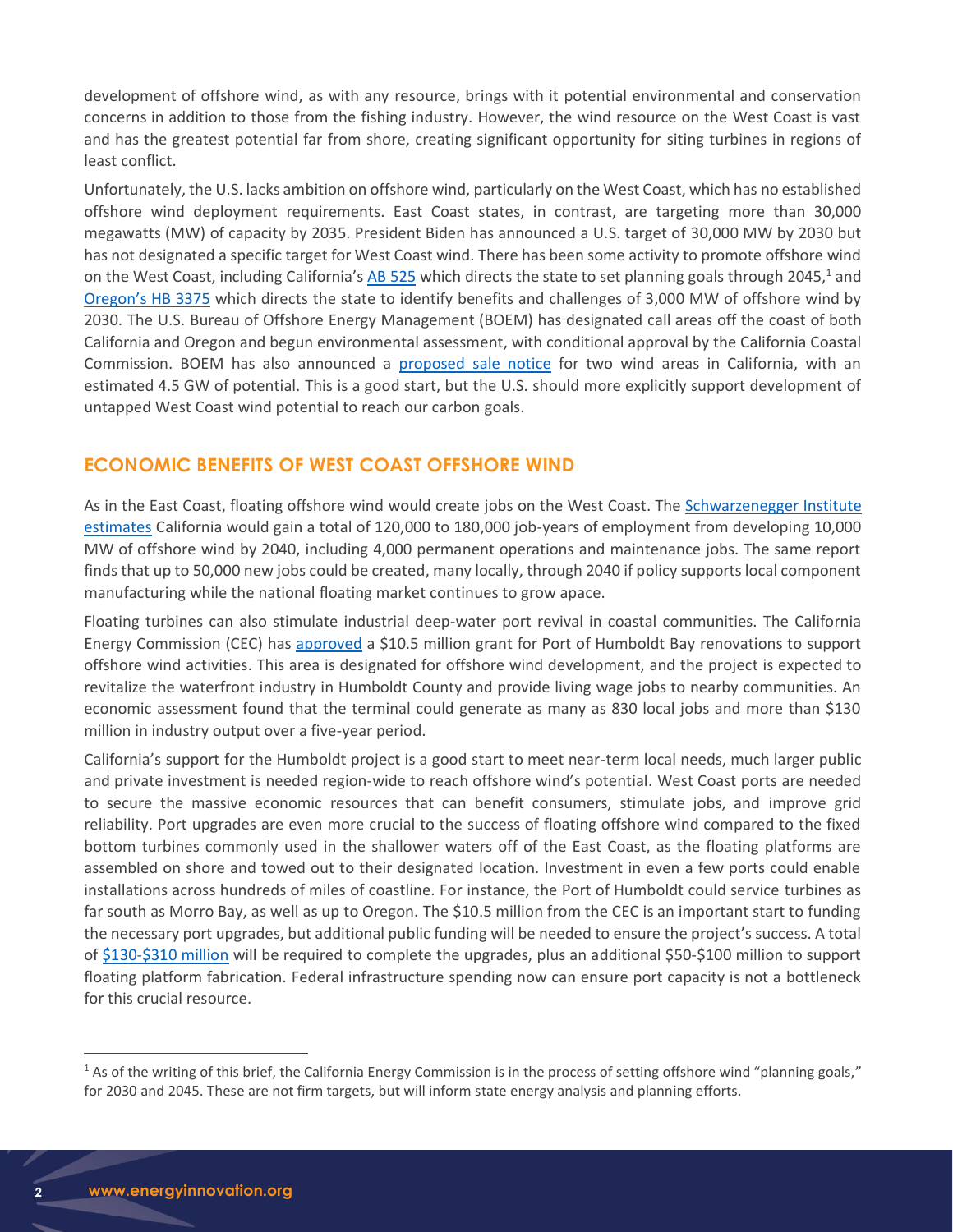## **BENEFITS OF OFFSHORE WIND TO THE WESTERN GRID**

The U.S. must reach 70 to 80 percent carbon-free electricity by 2030 to stay on track for our national climate goal under the Paris Agreement and can do so using primarily wind, solar, and batteries. But beyond these resources, the grid must continue expanding despite growing land constraints and diversify to reach net-zero emissions. 2021 [research](https://www.edf.org/sites/default/files/documents/SB100%20clean%20firm%20power%20report%20plus%20SI.pdf) from environmental groups and academics including Environmental Defense Fund and Princeton, as well a[s GridLab and Energy Innovation research,](https://energyinnovation.org/publication/85-percent-clean-electricity-by-2030-in-california/) agree that California needs a diverse portfolio of high-capacity carbon-free resources to reach net-zero emissions.

A [recent working paper](https://gspp.berkeley.edu/assets/uploads/page/CA_OSW_Assessment_Working_Paper_CEPP.pdf) from scientists at the University of California-Berkeley finds that West Coast offshore wind delivers power when the Western grid needs it most – in the early evening as the sun goes down. West Coast offshore wind also generates more reliable, consistent power because the wind is stronger and turbines can be built larger than onshore turbines. The largest offshore turbines being built today are [15 MW](https://www.offshorewind.biz/2021/10/15/vestas-15-mw-prototype-offshore-wind-turbine-to-spin-in-denmark/) and can power about 20,000 households. The technology continues rapidly evolving, with 18 MW [turbines](https://www.offshorewind.biz/2021/11/18/shell-returns-for-more-floating-wind-offshore-ireland-18-mw-turbines-in-play/) expected in the near future.

According to the same research, building 50,000 MW of offshore wind off California's coast—only 25 percent of the technical potential—by 2045 could provide as much as 40 percent of California's total electricity in a highly electrified net-zero grid. It would also improve reliability on a climate-stressed grid while enabling an all-electric future. Offshore wind is not a silver bullet—we need wind, solar, offshore wind, geothermal, nuclear, longduration storage, and other technologies to reach a reliable net-zero electricity system. But offshore wind must be a core strategy for the U.S. to achieve net-zero emissions by midcentury, which is not reflected in current policy.

### **THE VIABILITY OF FLOATING OFFSHORE WIND**

Uncertainty exists as to when the technology will be ready for widespread commercial deployment in the U.S. We already lag other nations on more established "fixed bottom" offshore technology, which is affixed to the bottom of shallow water. 55,000 MW of fixed bottom offshore wind has been deployed worldwide, with the largest installations supplying power to China, Germany, and the United Kingdom. For comparison, the U.S. still only has two offshore wind farms, 30 MW in Rhode Island and 12 MW in Virginia—less than 0.1 percent of global installed capacity. Fixed bottom offshore wind is clearly viable globally even though the U.S. has fallen behind other major energy economies.

Floating offshore wind is essentially the same generation technology as fixed bottom, just with different assembly and installation characteristics. Floating offshore is needed off the West Coast because of much deeper waters. Rather than attaching a fixed platform to the seabed, a floating turbine is affixed to the seabed with long cables. Although the engineering challenges are different, researchers expect floating and fixed offshore wind costs to [converge in the long-term,](https://www.nature.com/articles/s41560-021-00810-z) due to technological similarities.

Major investments have pushed floating offshore turbines to the verge of commercialization. Floating turbines have already been successfully deployed in [demonstration projects,](https://www.upstreamonline.com/energy-transition/shell-backed-floating-wind-demonstration-project-flows-first-power-to-norway/2-1-1110593) and major contracts have already been signed to deploy this technology, includin[g 5,000 MW off the coast of Scotland.](https://www.offshorewind.biz/2022/04/13/shell-scottishpower-begin-next-chapter-of-their-5-gw-floating-wind-story-in-scotland/) More than 25,000 MW of floating offshore wind projects are in the global pipeline, according to the [U.S. Department of Energy's](https://www.energy.gov/sites/default/files/2021-08/Offshore%20Wind%20Market%20Report%202021%20Edition_Final.pdf) 2021 Offshore [Wind Technologies Report,](https://www.energy.gov/sites/default/files/2021-08/Offshore%20Wind%20Market%20Report%202021%20Edition_Final.pdf) and 3,600 MW will be online in the next five years.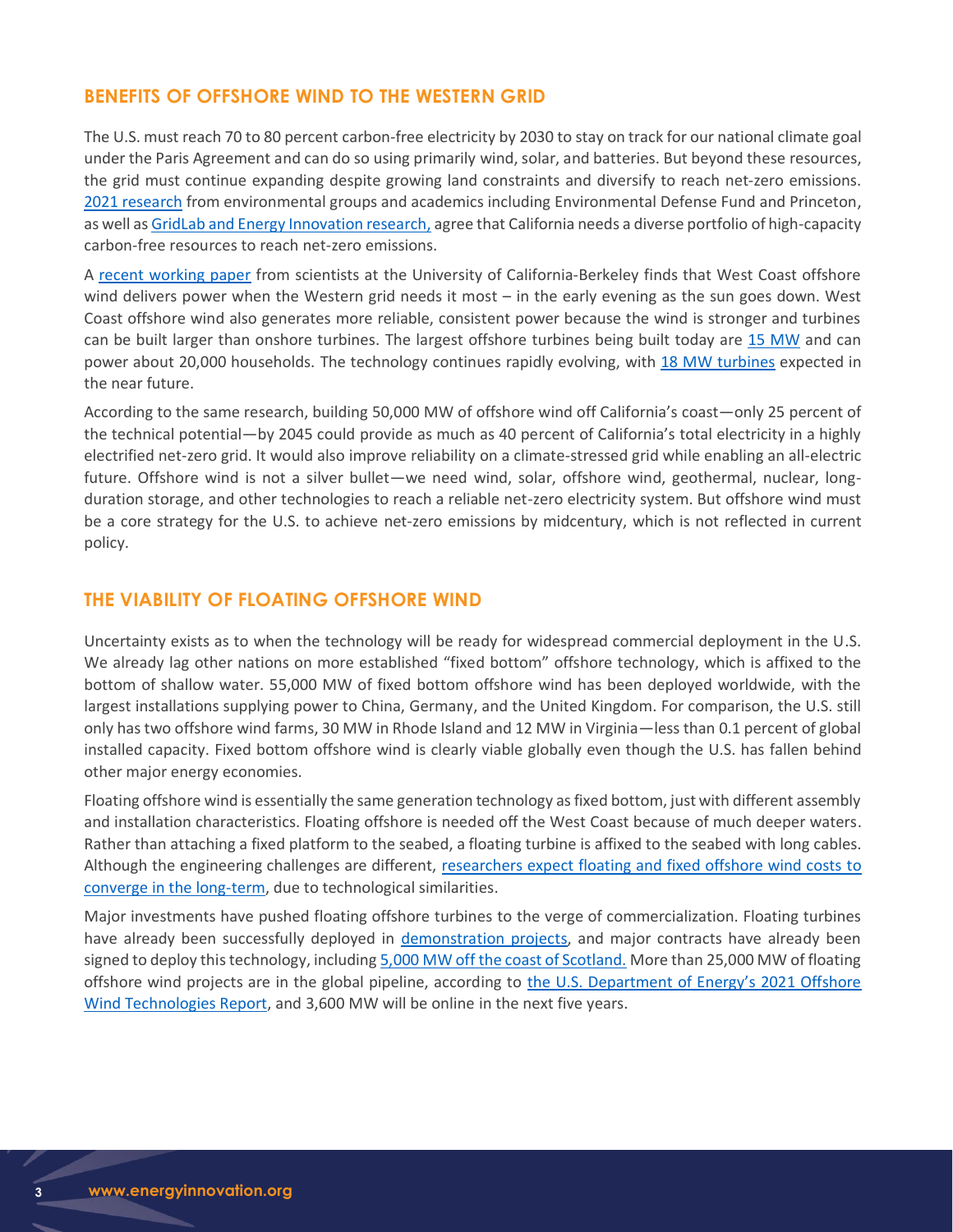

Figure 20. Cumulative floating offshore wind capacity by country based on announced COD through 2026

*Source: U.S. Department of Energy 2021 Offshore Wind Technologies Report, at p. 53.*

While the sheer volume of fixed bottom offshore turbines provides a robust cost picture, floating offshore wind costs require some speculation. The U.S. DOE predicts floating offshore wind costs in America will decline from approximately \$160 per megawatt-hour (MWh) in 2020 to between \$60 and \$105/MWh in 2030, with California on the low-end of this estimate. These estimates suggest floating offshore cost will begin converging on fixed bottom costs this decade, with potential future cost declines predicted by the National Renewable Energy Laboratory's Annual Technology Baseline. Still, this convergence is not a given. The industry must achieve scale to achieve these cost reductions, which requires consistent policy support.



Figure 39. Global LCOE estimates for floating technology

*Source: U.S. Department of Energy 2021 Offshore Wind Technologies Report, p. 81.*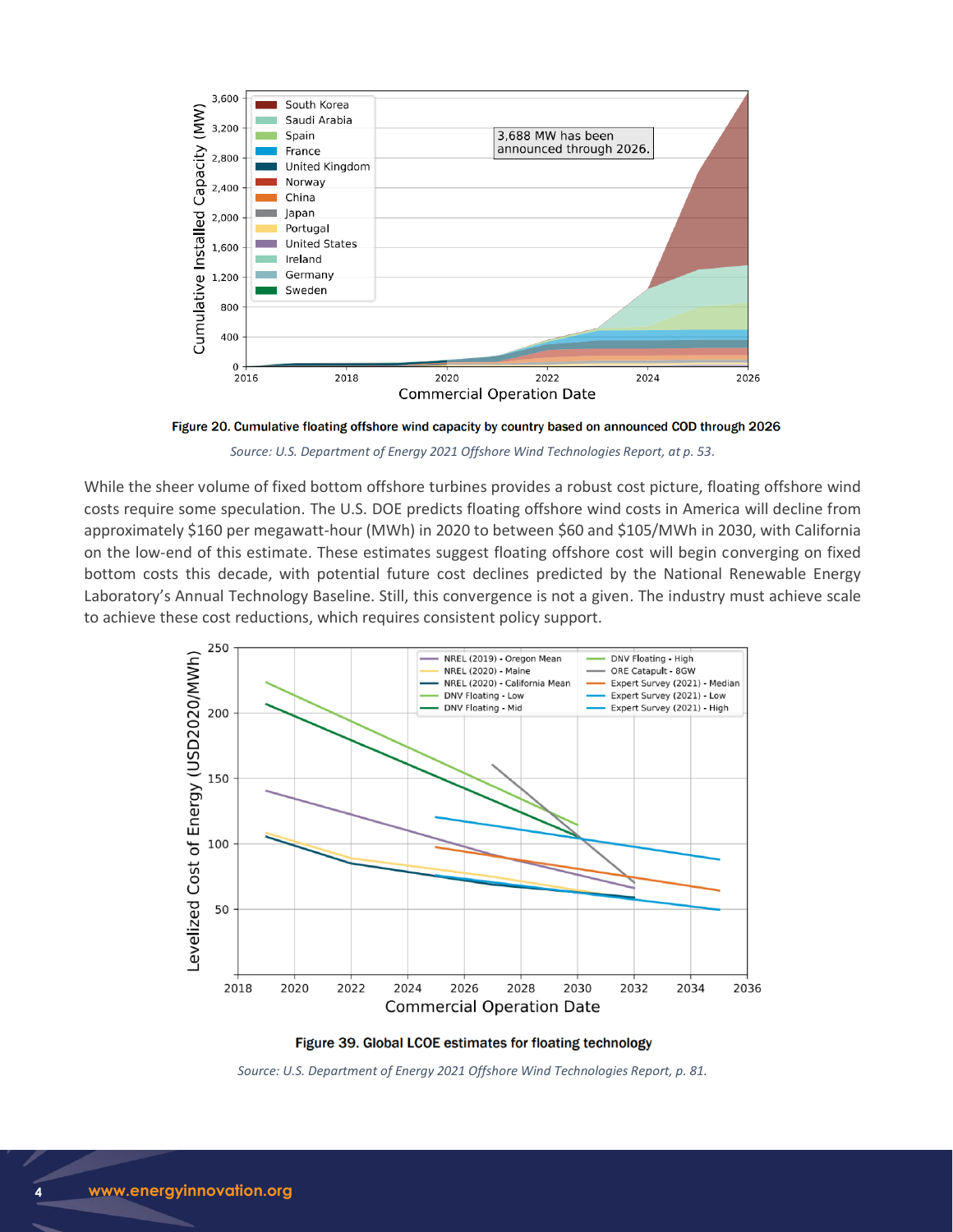### **POLICY RECOMMENDATIONS**

West Coast floating offshore wind can only reach its full potential through consistent federal and state policy support. Offshore wind will be an economic resource, but the projects are massive and complex. This emerging technology needs to achieve scale to see cost reductions similar to U.S. wind and solar projects. Workforces and supply chains must be ready. Port and transmission infrastructure must be built. Lands and seabeds must be assessed and permitted. At each stage, federal, state, and local government support will determine if offshore wind becomes a niche resource or a core economic strategy to decarbonize the West at least cost.

Congress has an important role to play providing funding needed to scale this vital resource. This starts with **extending the floating offshore wind production tax credit for 10 to 15 years at \$25/MWh,**similar to the Housepassed Build Back Better Act of 2021. Tax credit extensions are needed for all clean technologies to meet our climate goals, the House version is scaled back, long-term support for offshore wind should be considered separately. Because floating offshore comes at a significant cost premium in this early commercialization phase, long-term federal support sends a clear investment signal that the U.S. will be a viable floating offshore wind market. Federal support will also stimulate private investment in ports, ships, and transmission. Tax credits lessen sticker shock when early projects begin development, and [should be refundable](https://rmi.org/simple-tax-changes-can-unleash-clean-energy-deployment/) to improve this policy's effectiveness.

Second, Congress should **support West Coast port and manufacturing cluster development**, laying the groundwork to maximize job creation and economic benefits from floating offshore wind deployment. While offshore wind construction jobs will be significant, port communities deserve a permanent stake in the offshore wind industry. The Infrastructure Investment and Jobs Act funds port maintenance and upgrades, as well as certain clean energy manufacturing capabilities, but a more concerted offshore wind effort would speed the industry's scale by inviting much-needed private sector investment. This is also an important opportunity to advance equity through [project labor](https://www.vineyardwind.com/press-releases/2021/7/16/building-trades-union-and-vineyard-wind-sign-historic-project-labor-agreement) and community benefits agreements that help ensure jobs stay in the local communities. As ports are upgraded and traffic through them increases, air pollution monitoring and mitigation should also be a priority. Federal Aviation Administration cooperation will help ensure [Coos Bay,](https://simplybluegroup.com/wp-content/uploads/2022/03/Coos-Bay-Offshore-Port-Infrastructure-Study-Final-Technical-Report.pdf) which sits near a regional airport, can become another important deep-water port to support Oregon's offshore wind development.

Third, Congress and the Federal Energy Regulatory Commission (FERC) should **support transmission infrastructure needed to connect Western offshore wind with the rest of the Western grid**. Transmission interconnection is a worsening national problem, with interconnection request waiting period[s doubling over the](https://emp.lbl.gov/news/record-amounts-zero-carbon-electricity)  [last two decades.](https://emp.lbl.gov/news/record-amounts-zero-carbon-electricity) Proactive offshore wind substation and high-capacity transmission development can solve this problem. FERC should encourage proactive planning and transmission expansion to open offshore wind markets. Congress should provide federal grants and tax support to reduce upfront costs and stimulate development. The investment needed for these transmission projects is large, with estimates showing that transmission costs range from \$0.75 [to 2.5 billion](http://www.caiso.com/InitiativeDocuments/Draft20-YearTransmissionOutlook.pdf) per GW of installed wind capacity. Early planning and allocation of funds for these projects will be essential to support the development of this new industry. A least-cost, highest-benefit approach should include an offshore subsea cable linking offshore production along the entire West Coast would share the benefits of this resource across the region, and would increase resilience for states dealing with wildfires that threaten transmission access.

Fourth, the federal government must do what it can to **encourage responsible, timely siting of offshore wind**. The Biden administration has been [leasing offshore wind areas](https://www.boem.gov/sites/default/files/documents/renewable-energy/state-activities/OSW-Proposed-Leasing-Schedule.pdf) at a record pace, but BOEM must accelerate offshore wind deployment beyond the Administration's 2030 target. The U.S. Departments of Defense (DoD) and Interior must also continue collaborating with Western states on leasing areas, emulating [successful resolution](https://www.doi.gov/pressreleases/biden-harris-administration-advances-offshore-wind-pacific) of DoD's three[-year opposition](https://www.spglobal.com/marketintelligence/en/news-insights/latest-news-headlines/us-military-squeezes-wind-energy-development-off-california-s-central-coast-57492026) to leasing in the Morro Bay, California call area. Congress should further increase